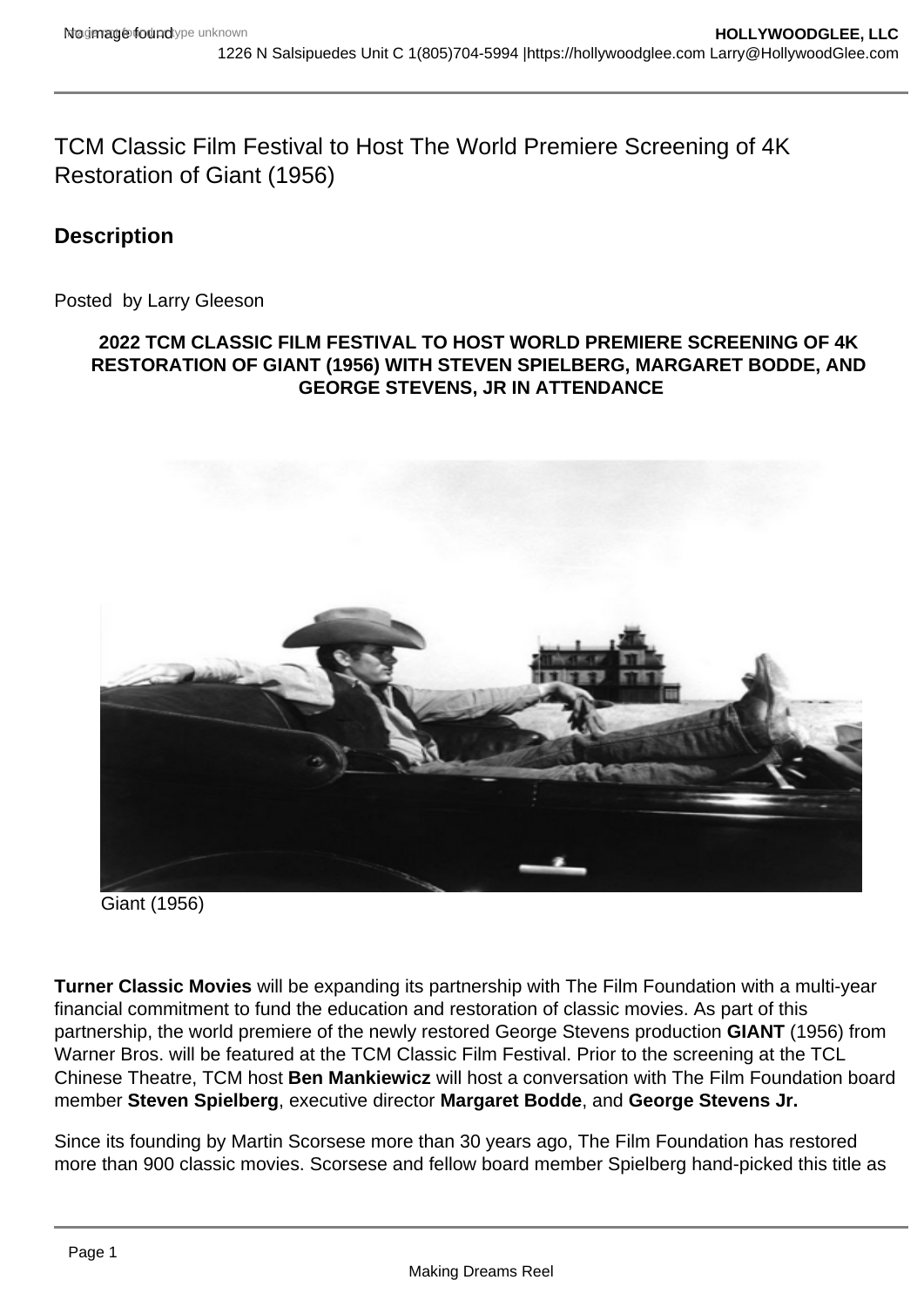one of the group's latest restoration projects, working with the Warner Bros. archives team for a year to complete the process.

The new 4K restoration was completed by sourcing both the original camera negatives and protection RGB separation master positives for the best possible image, and color corrected in high dynamic range for the latest picture display technology. The audio was sourced primarily from a 1995 protection copy of the Original Magnetic Mono soundtrack. The picture and audio restoration were completed by Warner Bros. Post Production Creative Services: Motion Picture Imaging and Post Production Sound.

"Anything that presumes to call itself GIANT better have the goods to keep such a lofty promise," said Steven Spielberg . "Both Edna Ferber and George Stevens far exceeded the title to bring such an epic American story to the big screen and I'm proud to have been a small part of the restoration team of this classic motion picture."

George Stevens, Sr. won his second Oscar® for directing the sweeping family saga set in Texas during the days of the oil boom. GIANT stars Elizabeth Taylor, Rock Hudson, and James Dean. Based on Edna Ferber's controversial novel, the movie's release in 1956 was a massive box office hit and garnered 10 Academy Award® nominations.

"I was with my father during the writing of the GIANT screenplay and he measured films by how they stood 'the test of time'," said George Stevens, Jr . "GIANT has more than met that test and he would be grateful that Steven, Marty, The Film Foundation and Warner Bros. have achieved this brilliant restoration, so a new generation can see GIANT on the big screen, streaming and Blu-ray."

Considered by critics as ahead of its time, GIANT is admired today for the breadth of its humanity more than its epic scale with its grand themes of generational conflict, racial tolerance, and social change. It exposed the marginalization and segregation of Mexican Americans for the first time on the big screen. At the center of the film, Elizabeth Taylor, as Leslie Benedict, portrays a strong and progressive woman who acts to stem the patterns of injustice

Festival passes, which include admission to GIANT (1956), and the full schedule of all festival events can be found [here](https://ablink.updates.tcm.com/ls/click?upn=NeedwliYOojRBfvGpvQQwXizImqHfoaWeGy0aqWfyfnP3Mq2tdw-2Fc9XqbEgY8jPnHwbU_rSYIg1fouQWMEFcAes1Vbr7p6mfw28Zl-2B4LhgVN4nXMyo-2FtD5UL-2FGWfoopk27aeqhAuLMxBQlkaZekeuFhxgbCk6vjJ7irAiQZBevXpNT3ejAv8ybtrI80Gi3qbQS-2BRHnvvlpe0IGSDYg3SQnSqN4myRWbbqeDv0ST5T3xRT1R6FgcR9AuHkXMwxKBCn4tUJYKYvmr3kgtwSyhuM9BsiGxlMRGvIcidAfThxzYyvr-2BavCGYc1B5WUY3hUwy-2BPTihwld1Qc8GPsAFAHQblWYUfpEiW0-2BOgvIIOWbtBu6LGwX7AdRpuLl3XWMat-2FuYPcim3NJrnYA8xcQIiAruA6IJd48LS0toW9h6rliNEYi1TG0-2Bov4n63typoORNlULW4czM-2BZgz5utFbE9XcLlfMU8CcObSjYQunTse6qa8-2BkcRlmj-2FctKElh3tKw7SUrReuLPvfJwMWeHfuYqnpG1soec5-2BbwUuL738fq1anoKtJaHMJ-2Bw-2FGwdPFzTH18gKvbbg6n6tEr-2BUcYtm5waCR4AaYLdz9eZEKcexXyebHYHCugU-2BCHmlRWy7r-2BbynEQDXItOOth8PO5HhFrRuZYS-2B0TA2pHEg4Zsvcj4bNCNlgLgoFFjmqL69pU3dCDGlmL-2Bfd51kOIH-2F79lZUEONj003BdzPWwUGt-2Bnt19LUSvRShLe10fw0-3D). Individual tickets will be sold as standby only at the event. This 4K restoration of GIANT (1956) will also be available on HBO Max later this year.

## GIANT (1956)

Elizabeth Taylor, Rock Hudson, and James Dean star in a sweeping saga of jealousy, racism, and the clash of cultures set in the vast Texas oilfields. Wealthy rancher Bick Benedict (Hudson) and dirt-poor cowboy Jett Rink (Dean) both woo Leslie Lynnton (Taylor) a beautiful young woman from Maryland who is new to Texas. She marries Benedict, but she is shocked by the racial bigotry of the White Texans against the local people of Mexican descent. Rink discovers oil on a small plot of land, and while he uses his vast, new wealth to buy all the land surrounding the Benedict ranch, the Benedict's disagreement over prejudice fuels conflict that runs across generations.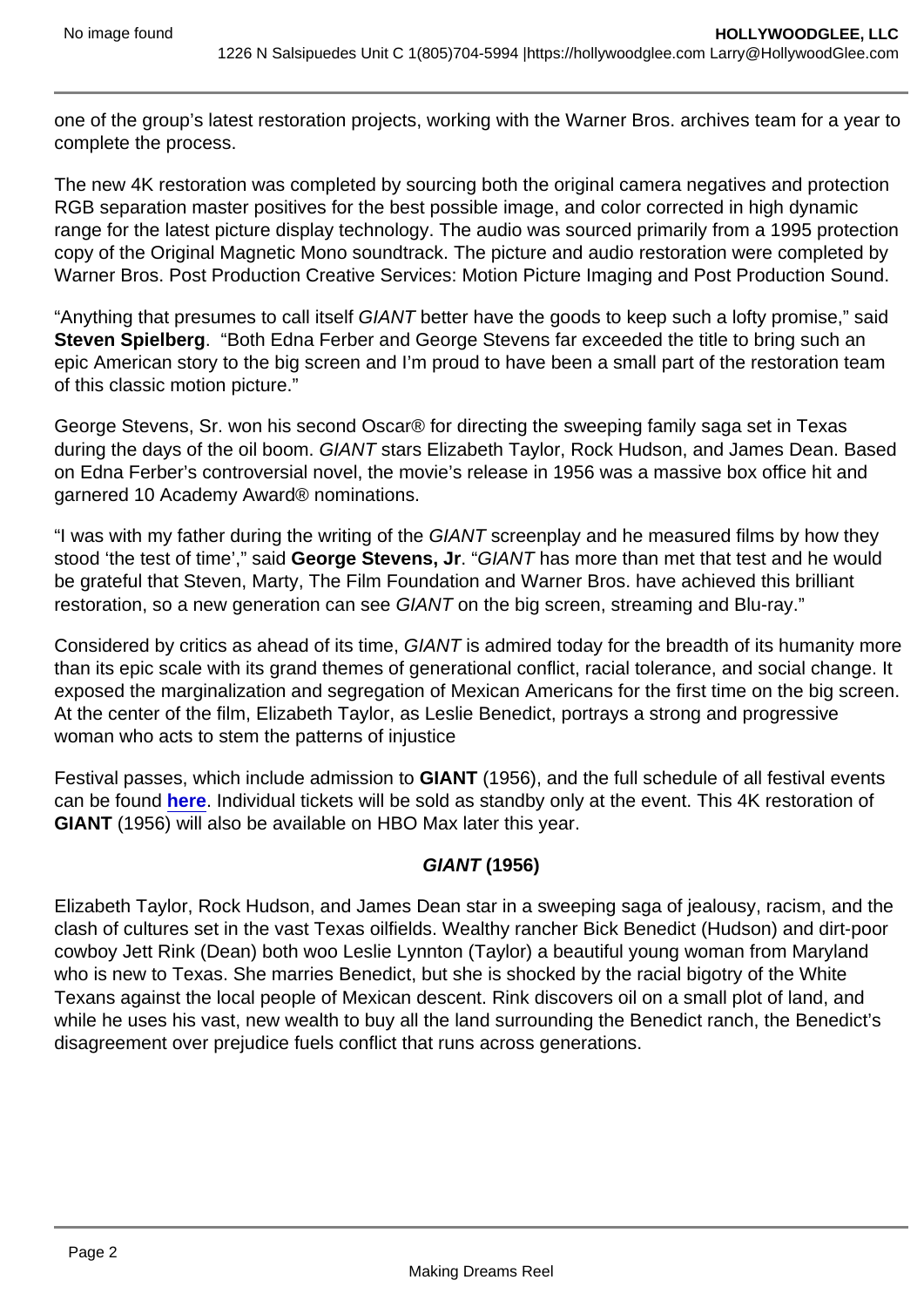## About the 2022 TCM Classic Film Festival

Movie lovers from around the globe will descend upon Hollywood for the 13<sup>th</sup> edition of the TCM Classic Film Festival . The 2022 Festival is set to take place Thursday, April 21 – Sunday, April 24, 2022. Over four packed days and nights, attendees will be treated to an extensive lineup of great movies, appearances by legendary stars and filmmakers, fascinating presentations and panel discussions, special events, and more.

TCM Primetime host Ben Mankiewicz will serve as the official host of the TCM Classic Film Festival. The Festival's official hotel and central gathering point will be The Hollywood Roosevelt Hotel , which has a longstanding role in movie history and was the site of the first Academy Awards® ceremony. The Hollywood Roosevelt Hotel will also offer special rates for Festival attendees. Screenings and events during the Festival will be held at the TCL Chinese Theatre IMAX ®, the TCL Chinese 6 Theatres , the Hollywood Legion Theater at Post 43 , and the El Capitan Theatre . For the latest news and information, follow us on social at #TCMFF.

This year's theme is "All Together Now: Back to the Big Screen." In 2022, reunite with fellow fans, the movies, the memories, the stars, and the glamour. It's all back live and in person, just as it should be and where it all began in Hollywood. From high school reunions to homecomings, TCM will celebrate milestones from the past as we look forward to making new memories together.

## About The Film Foundation

[The Film Foundation](https://tcm.us16.list-manage.com/track/click?u=cfb223e265ad332b422ebe4a2&id=df7b0758ea&e=5c049257b7) is a nonprofit organization created by Martin Scorsese in 1990 to protect and preserve motion picture history. By working in partnership with archives and studios, the foundation has helped to restore over 925 films, which are made accessible to the public through programming at festivals, museums, and educational institutions worldwide. The Film Foundation's World Cinema Project has restored 47 films from 27 countries to date, representing the rich diversity of cinema from around the globe. The foundation's free educational curriculum, The Story of Movies, teaches young people – over 10 million to date – about film language and history.

**Category** 

- 1. #TCM
- 2. #TCMFF